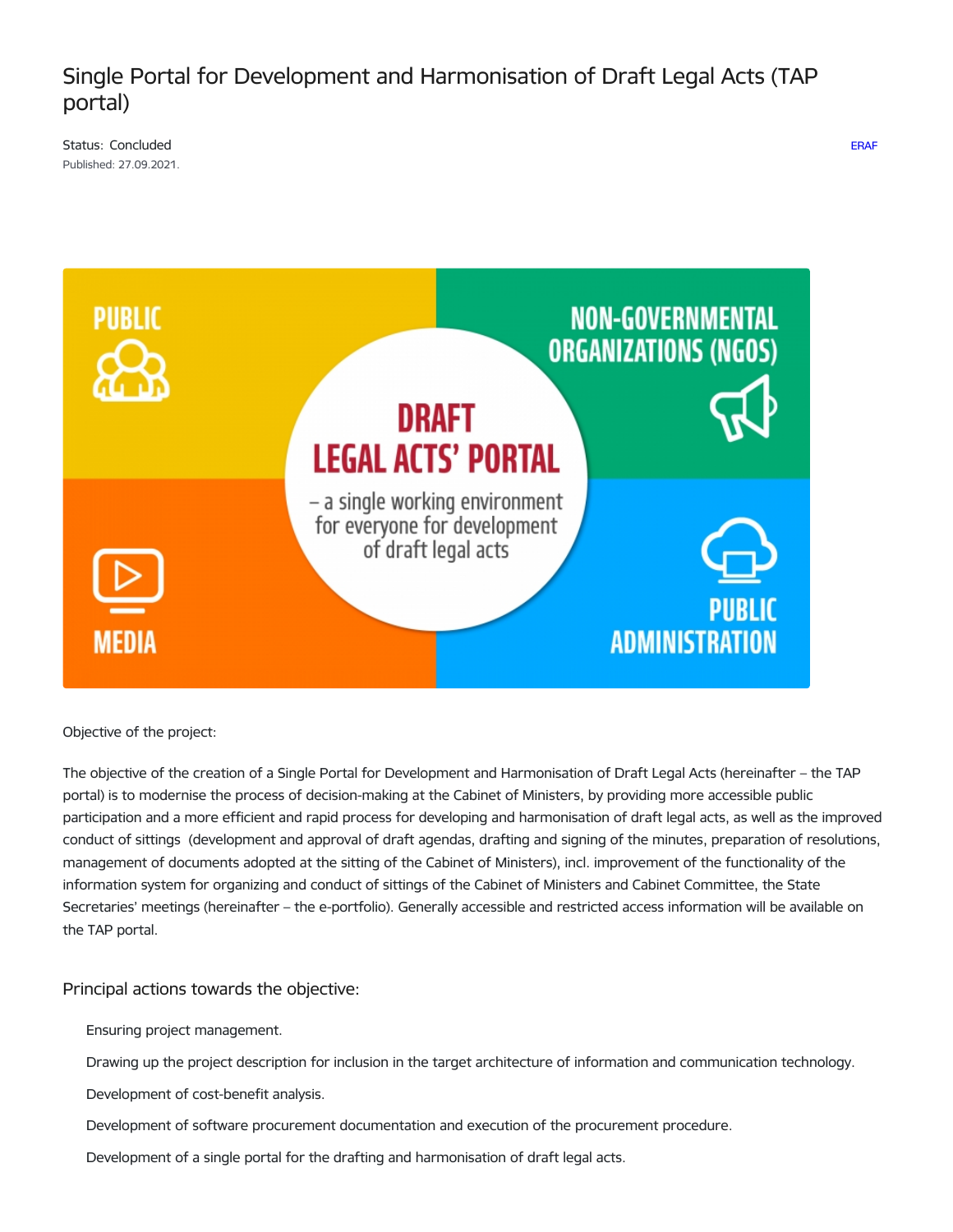Introduction of the Single Portal for Drafting and Harmonisation of Draft Legal Acts.

Changes in the regulatory framework required for the use of the Single Portal for Drafting and Harmonisation of Draft Legal Acts.

Development and introduction of the e-service "Public Consultations on Draft Legal Acts".

Improvement of operational processes and usability.

Improving the quality of data and ensuring the re-use of data by preparing data sets to be re-used.

Information and publicity measures on the implementation of the project.

Deployment of the Single Portal for Drafting and Harmonisation of Draft Legal Acts to the data centre.

### Project status:

On 15 May 2018, the technical specification of the Single Portal for Development and Harmonisation of Draft Legal Acts was developed.

The negotiations on the selecting the TAP portal developer have been completed, and on 3 December 2018, the State Chancellery and LLC Tieto Latvia entered into an agreement "On the Creation of the Portal for Development and Harmonisation of Draft Legal Acts, Maintenance and Provision of a Guarantee".

Development of the TAP portal launched.

Representatives from all ministries are involved in the development of the Portal for Development and Harmonisation of Draft Legal Acts.

Transfer and adoption of Release 1 and 2 of TAP portal, which include the process of drafting and harmonisation of draft legal acts and control of implementation of draft legal acts' development tasks.

The TAP portal team of the State Chancellery and representatives from nine ministries took part in the acceptance test of Release 1 and 2 of the TAP portal from 10 June 2020 to 26 June 2020. A total of 23 remote meetings with 260 experts were held.

Based on a scenario-oriented approach, tests were carried out for the TAP portal on the following topics:

- Development of control tasks, harmonisation with the Ministry and the subordinate authority.
- Development of Ministry's initiative related tasks.
- Input of the legal act's content: laws and amendments thereto, CoM regulations and amendments, development planning documents, international treaties, informative reports, orders.
- Annotation and shared annotation of a legal act.
- Harmonisation of a legal act, opinions.
- Processing of a legal act.
- Administration of the TAP portal.

The TAP portal team of the State Chancellery and representatives from 11 ministries took part in the acceptance test of Release 3 and 4 of the TAP portal from 11 November 2020 to 7 December 2020. A total of 15 remote meetings have been held and 502 experts have participated in these meetings.

Based on a scenario-oriented approach, tests were carried out for the TAP portal on the following topics:

- Harmonisation of draft legal acts.
- Administration of the TAP portal: creating workflows, user groups, reporters.
- Progress of the informative report.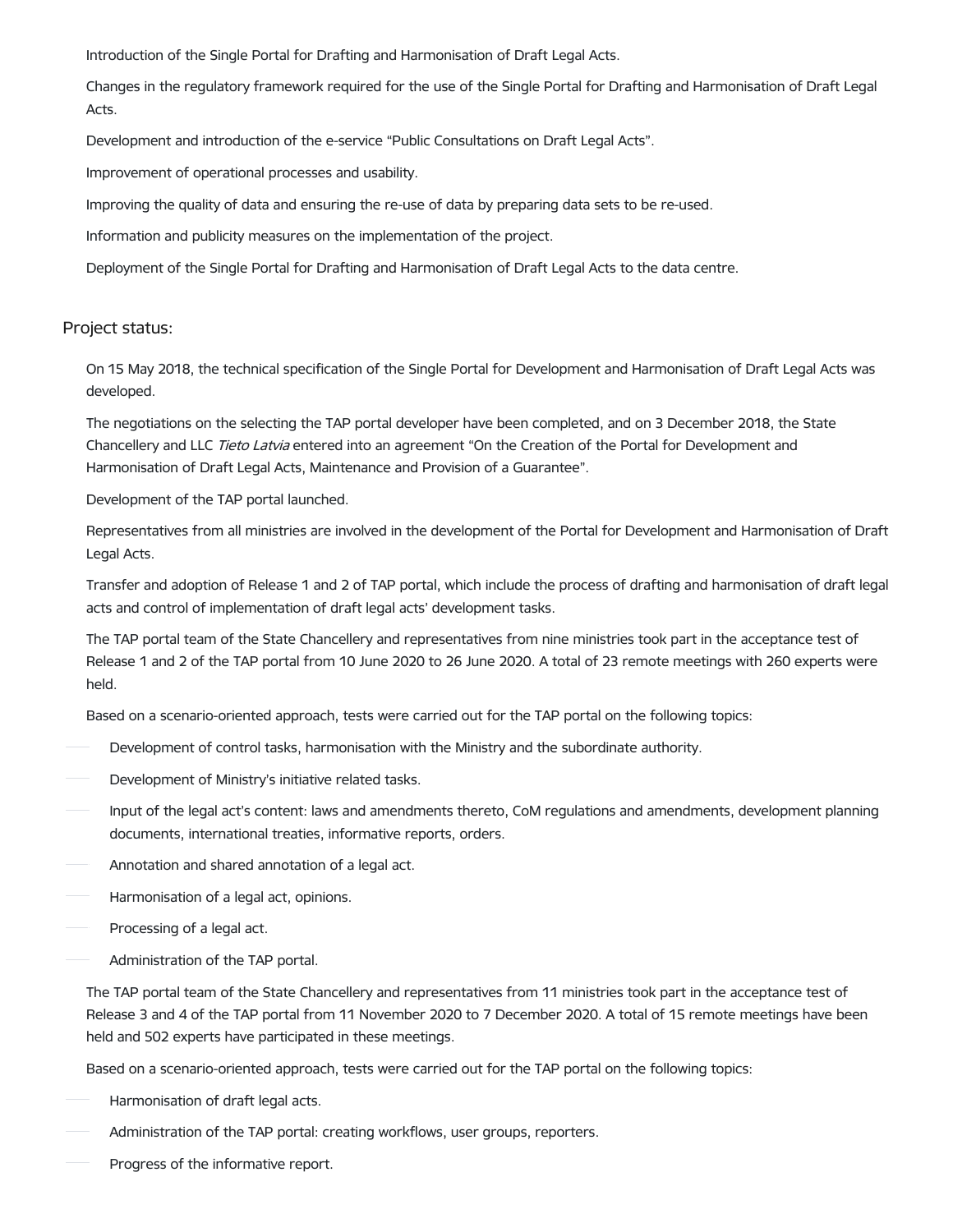- Progress of the draft legal act and consideration at the State Secretaries' meeting.
- Progress of the draft legal act and consideration at the sitting of the Cabinet of Ministers.

"It was very pleasing to receive recognition from the representatives of ministries for the innovative idea on the TAP portal and the choice of a successful solution! It looks functionally great. We are pleased with the team's achievements, because the public administration should already have such a solution long ago."

The creation of the TAP portal will be a new approach to drafting and circulation of draft legal acts, by conceptually abandoning the document as a tool for organizing the processes and information in the public administration. The TAP portal will not be a record keeping system but rather a data circulation information system.

The information will be created, stored, processed and distributed digitally (digital by default), all data will be stored in a structured manner in the TAP portal and subsequently centrally transferred from the TAP portal for storage in the State Archives. All information on the life cycle of a draft legal act, from the work order on the development of a draft legal act, interinstitutional harmonisation, control, involvement of the public in public consultations, until the decision is taken at the Cabinet of Ministers, the transfer of data to the Saeima for further decision-making or for publishing in the "Latvijas Vēstnesis" will be available in a single place - in the TAP portal, rather than in fragmented and different systems or sites.

As part of the project, the TAP portal will be developed, including the following modules: TAP register, TAP development tool, TAP promulgation and harmonisation, TAP submission and consideration by the Cabinet of Ministers, follow-up of tasks. The TAP portal will include the working environment and public section, including e-service "Public Consultations on Draft Legal Acts".

The working environment of draft legal acts will include simplified functionalities for the development, harmonisation, approval and control of draft legal acts. The templates for the development of draft legal acts, assistance tools will be offered by synchronising the information input in different information environments (draft legal act, annotation, statement, opinion). The TAP portal will also provide the opportunity to accumulate and analyse structured data from the initial impact reports (annotations) of legal acts.

By upgrading the e-portfolio, the process of organising the sittings of the Cabinet of Ministers and decision-making of the Cabinet of Ministers will be improved, incl. the members of the Cabinet of Ministers and other participants of the meetings will be provided with the opportunity to familiarise themselves conveniently and on the same site with the history of preparing the matters to be considered at the sitting, to record the individual vote, if any, and to add individual opinions on the matter under consideration.

In the public section, every user will be able to find generally accessible and TAP-related information (draft, attachments, opinions, statement, etc.), with the exception of restricted access information.

In addition, the user will have the opportunity to track the progress of a draft legal act from development and public consultations to the publishing in the "Latvijas Vēstnesis" (agreed, approved, signed, etc.). Links to other viewpoints of the TAP portal, such as the agenda of the sitting, will be created in the TAP portal. It will also provide an opportunity for everyone to apply for updates on the draft legal acts' register.

### Outcome indicators:

TAP portal - a solution for shared use by the public administration institutions has been introduced.

Public e-service "Public Consultations on Draft Legal Acts" has been introduced. In order to ensure that public opinion is clarified prior to the development of the draft legal act, the opportunity for public participation will be provided on a single site, in the public section of the TAP portal using e-service "Public Consultations on Draft Legal Acts".

Four operational processes have been improved (development and harmonisation of draft legal acts, control over the implementation of draft legal acts' development tasks, process of approval of draft legal acts and chairing of meetings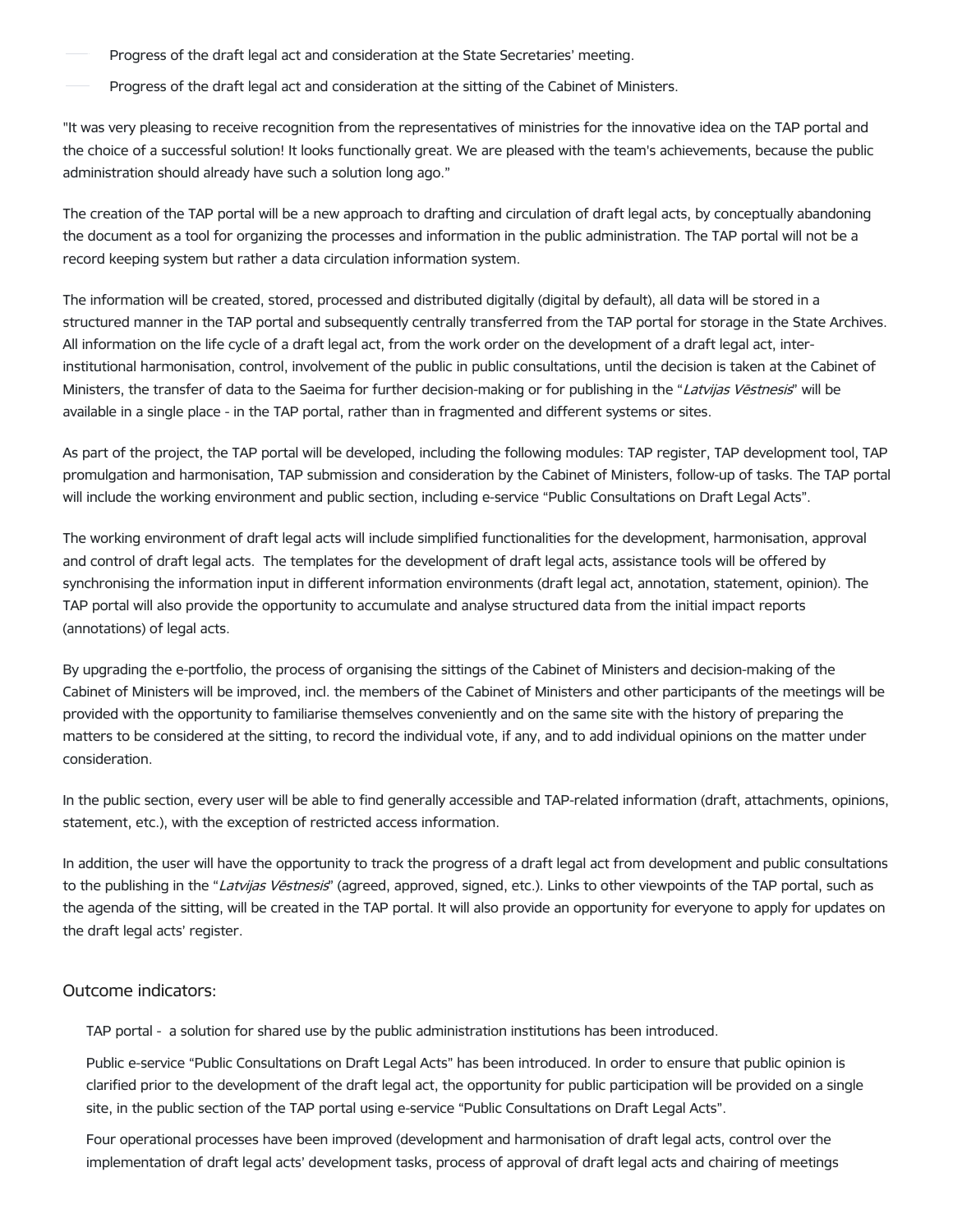(including e-portfolio), public consultations on draft legal acts).

The overall implementation of the project will contribute to achieving the following performance indicators (the value to be achieved within three years after the end of the project):

"A single environment for the development, harmonisation, approval and control of draft legal acts, including 115 public administration institutions and 50 non-governmental organisations (incl. organisations of social and cooperation partners of the government).

The proportion of technical (non-automated) operations in the process of developing and harmonisation of draft legal acts will decrease from 100% to 33%.

Three content data sets available for reuse and shared use (generally accessible information – a draft legal act and its annotation), classifier of legal acts, classification of policy areas).

An increase in the use of the public electronic service "Public Consultations on Draft Legal Acts" to 85% of all opinions submitted.

Project number: No. 2.2.1.1/17/I/014 Total project costs: EUR 1 680 000 (incl. ERDF funding: EUR 1 428 000; state budget funding: EUR 252 000). Implementation: 8 January 2018 – 7 July 2021

## Other useful information:

Information on the specific support objective 2.2.1 "Ensure Increased Re-use of Public Data and Effective Interaction between the Public Administration and the Private Sector" of the operational programme "Growth and Employment" and detailed description of the project are available on the [website](https://www.varam.gov.lv/lv/221-nodrosinat-publisko-datu-atkalizmantosanas-pieaugumu-un-efektivu-publiskas-parvaldes-un-privata-sektora-mijiedarbibu) of the Ministry of Environmental Protection and Regional Development.



New TAP portal to facilitate public [participation](https://www.mk.gov.lv/en/article/new-tap-portal-facilitate-public-participation-legislative-process) in legislative process

A Single Portal for Development and Harmonisation of Draft Legal Acts (TAP portal) became operational on 9 September this year. The TAP portal is an electronic state information system of documents…

| 15.09.2021. | Cabinet of | <b>State</b> |                      |
|-------------|------------|--------------|----------------------|
|             | ministers  | Chancellery  | Public participation |